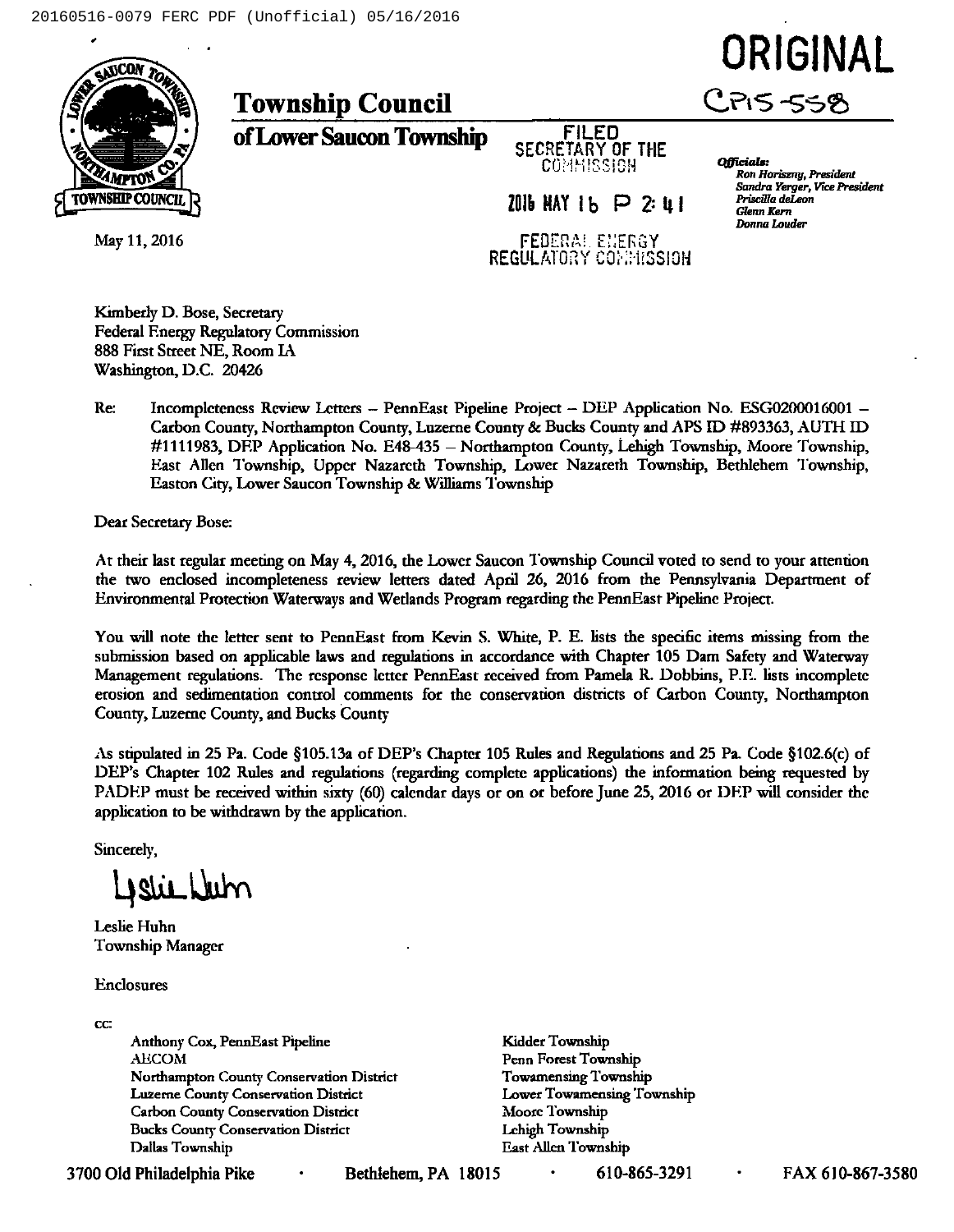Kingston Township West Wyoming Borough Wyoming Bomugh Jenkins Townshi Plains Township Laflin Borough City of Easton Williams Township Ricgelsville Borough Bear Creek Township

 $\bullet$ 

 $\ddot{\phantom{a}}$ 

J.

 $\bullet$ 

Upper Nazareth Township Lower Nazareth Township Bethlehem Township Durham Township U.S. Army Corp of Engineers, Philadelphia Distric PA I ish & Boat Commission, Div. of Lnvir. Service Lower Ssucon Township Council B. Lincoln Treadwell, Jr., Esq. Charles Elliott, Fsq.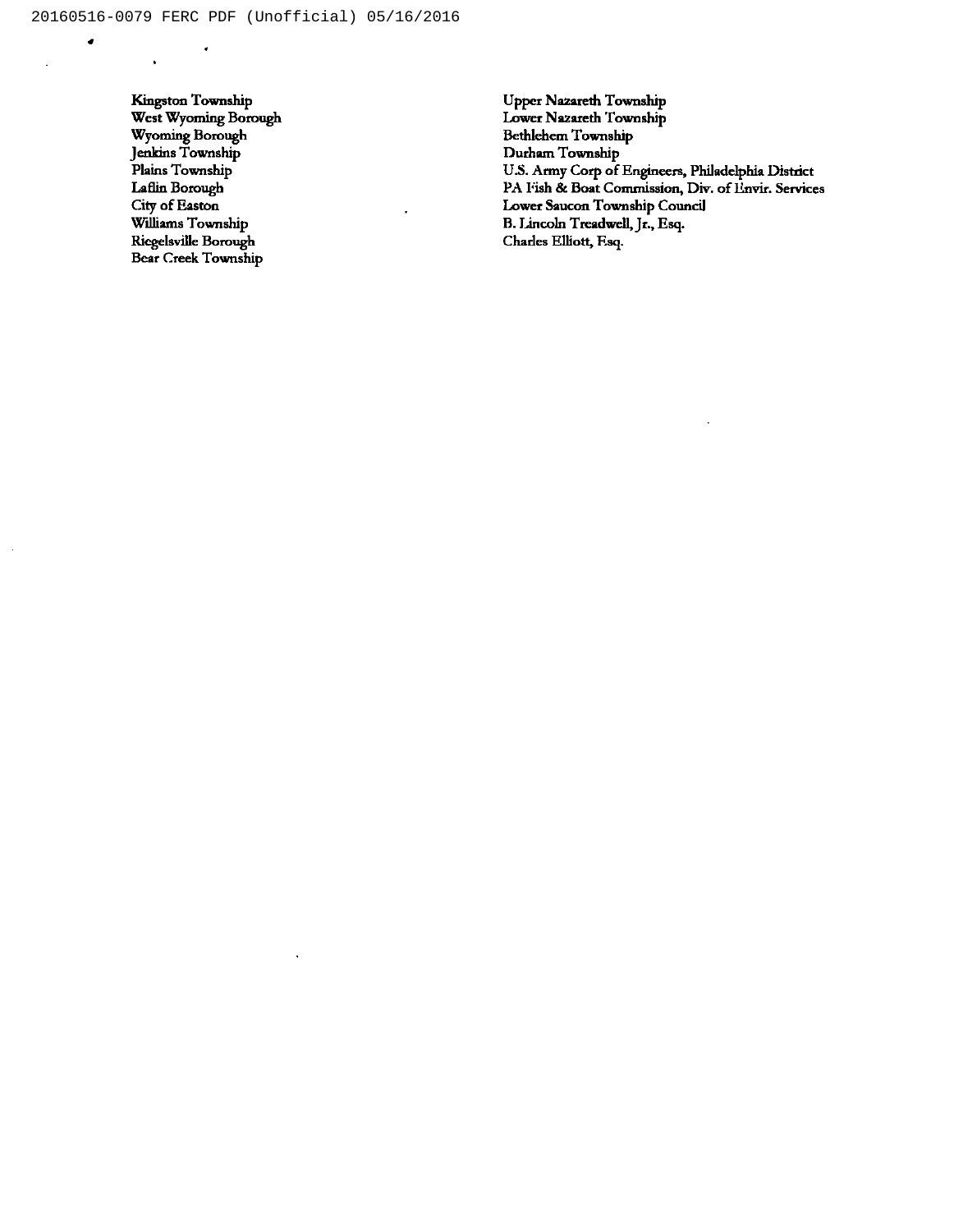

April 26, 2016

PennEast Pipeline Company LLC c/o Mr. Anthony Cox Project Manager 1 Meridian Boulevard Suite 2C01 Wyomissing, PA 19610



**Incompleteness Review** Re:

> PennEast Pipeline Project - Northampton County APS ID# 893363, AUTH ID# 1111983 DEP Application No. E48-435 Lehigh Township, Moore Township, East Allen Township,

Upper Nazareth Township, Lower Nazareth Township, Bethlehem Township, Easton City, Lower Saucon Township & Williams Township Northampton County

## Dear Mr. Cox:

6x1

The Department of Environmental Protection (DEP) has reviewed the above referenced application package and has determined that it is incomplete. The following list specifies the items missing from the submission which must be included in the resubmittal of your application and/or the submission of additional information. Chapter 105 Dam Safety and Waterway Management regulations includes information that will aid you in responding to some of the items listed below. The items are based on applicable laws and regulations, and the guidance sets forth DEP's preferred means of satisfying the applicable regulatory requirements.

Please note that this information must be received within sixty (60) calendar days from the date of this letter, on or before June 25, 2016, or DEP will consider the application withdrawn. <u>ROUTINĞ</u>

|                         | Council<br>Manager           | <b>Items Missing from Submission</b>                                                       |
|-------------------------|------------------------------|--------------------------------------------------------------------------------------------|
|                         | Asst. Mgr.                   |                                                                                            |
| π                       | Zoning<br>Financo            | All Requested Information Below Must Be Submitted in Triplicate:                           |
| $\Box$ Police           |                              | When considering the appropriateness of the applicant's land use notifications pursuant to |
| $\square$ $\textrm{PC}$ | 口 P. Works                   | the Department's Policy for Consideration of Local Comprehensive Plans and Zoning          |
| U P&R                   |                              | Ordinances (Document No. 012-0200-0001 August 19, 2009), we need to know if a              |
| $\square$ EAC           | Engineer                     | county or multi-county or a municipal or multi municipal comprehensive plan exists.        |
| Ы                       | Solicitor                    | Since the project is located in multiple counties/municipalities, the Department would     |
|                         |                              |                                                                                            |
|                         | <b>EMC</b>                   |                                                                                            |
|                         | Other,                       |                                                                                            |
|                         | Planner<br>Landfill<br>Aliat | <b>Northeast Regional Office</b>                                                           |

2 Public Square | Wilkes-Barre, PA 18701-1915 | 570.826.2511 | Fax 570.830.3017 [ www.dep.pa.gov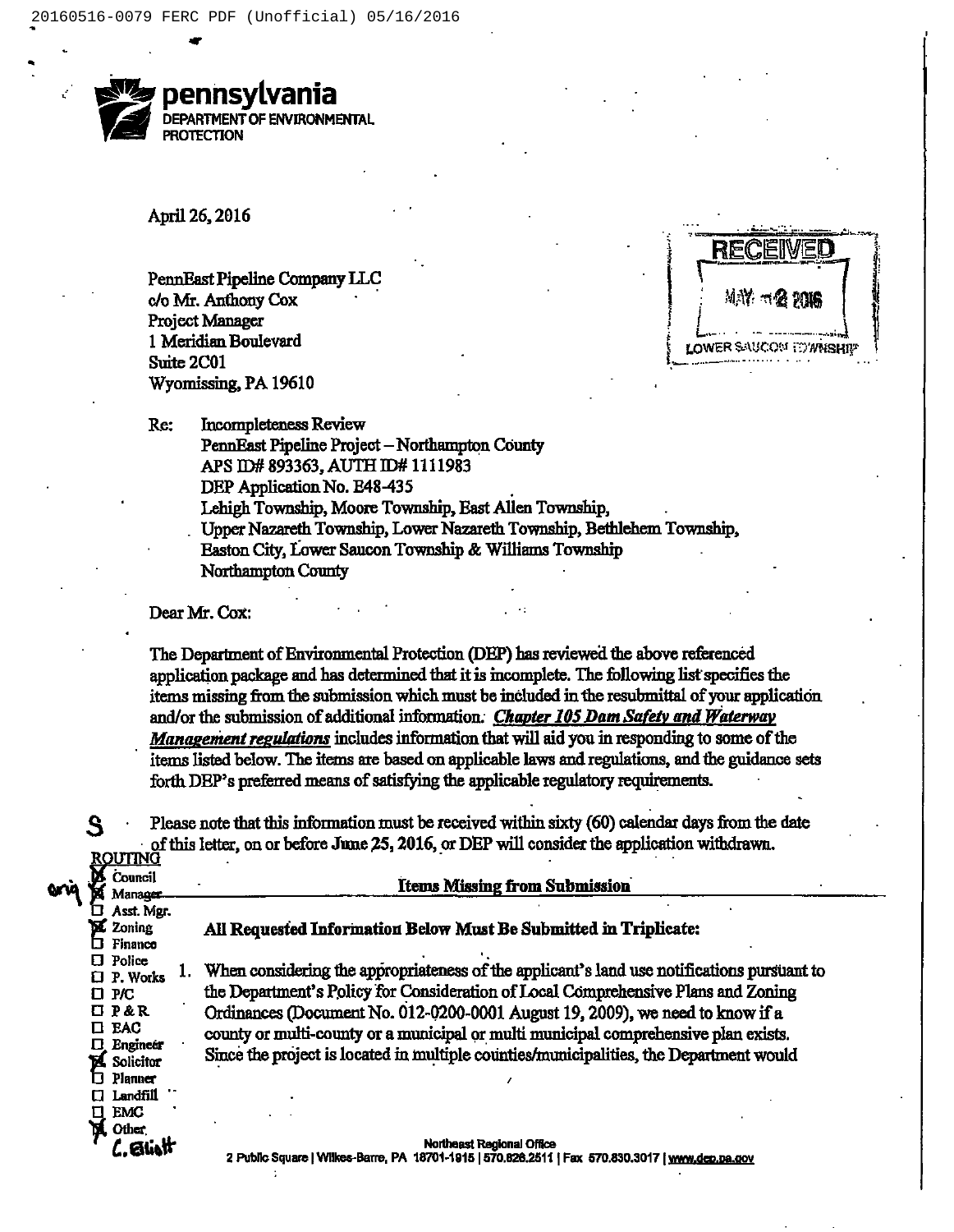20160516-0079 FERC PDF (Unofficial) 05/16/2016

# PennFast Pipeline Corporation -2- April 26, 2016

è.

Reals.

 $\lesssim$  js io

need the answer to each one of those questions for each municipality and each county. . Please provide Land Use Information for each municipality and county. [§105.14(b)(9)]

- 2. Please provide the results of the Bog Turtle Habitat Screening.  $\lceil \S 105.13(e)(1)(x) \rceil$
- 3. Please provide the resolution of potential impacts to threatened and endangered species from Pennsylvania Department of Conservation and Natural Resources, Pennsylvania Fish & Boat Commission, Pennsylvania Game Commission and U.S. Fish & Wildlife Service. Please request/provide county specific letters from the agencies indicating that county specific impacts are resolved.  $[\S105.13(e)(1)(x)]$ .
- 4. An Act 167 Stormwater Management Plan has been prepared/adopted for Northampton County under the Stormwater Management Act. Please provide an analysis of the project's impact on the Stormwater Management Plan and a letter from the municipality or county commenting on the analysis, in accordance with  $$105.13(e)(1)(v)$ .
- 5. Please pmvide the municipality aud the USGS Quadrangle map within the Waterbody Crossed and Wetlands Crossed Tables.  $\lceil \S 105.13(e)(1)(x) \rceil$
- 6. It does not appear that the access road crossings to wetlands and waterbodies have been provided within the Tables. Please provide accordingly. [§105.13(e)]
- provided within the Tables. Flease provide according<br>7. Should there be any new permanent above ground<br>9. ERMA delineated floodway please include and It does not appear that the access road crossings to wetlands aprovided within the Tables. Please provide accordingly. [§1]<br>Should there be any new permanent above ground structures<br>a FEMA delineated floodway, please inclu that are being located within of appear the<br>within the<br>nere be any<br>delineated:<br>delineation floodway, please include an analysis of the project's impact on the floodway delineation and water surface profiles and a letter from the municipality commenting on the analysis  $$105.13(e)(i)$ .
- 8. Ifthe stormwater or the fioodplain management aualysh conducted indicates increases in peak rates of runoff or increases in flood elevation, please include a risk assessment describing the property and land uses which may be affected and an analysis of the degree tysis conditions<br>of the independent<br>of the set of 105 of increased risk to life, property and the environment.  $[\S105.13(e)(\n\t)$

You may request a time extension, in writing, before June 25, 2016 to respond to the deficiencies beyond the sixty (60) calendar days. Requests for time extensions will be reviewed by DEP and considered. You will be notified in writing of the decision either to grant or deny, including a specific due date to respond if the extension is granted. Time extensions shall be in accordance with 25 Pa. Code \$105.13a(b).

DEP has developed a standardized review process and processing times for all permits or other accordance with 25 Pa. Code §105.13a(b).<br>DEP has developed a standardized review process and processing times for all permits or other<br>authorizations that it issues or grants. Pursuant to its Permit Review Process and Perm ons that it issues or grants. Pursuant to its Permit Review Process and Permit I<br>Policy (021-2100-001), DEP guarantees to provide permit decisions within the published time frames, provided applicants submit complete, technically adequate applications/registrations that address all applicable regulatory and statutory requirements, in the first submission. Since you did not submit a complete and/or technically adequate application, DEP's Permit Decision Guarantee is no longer applicable to your application.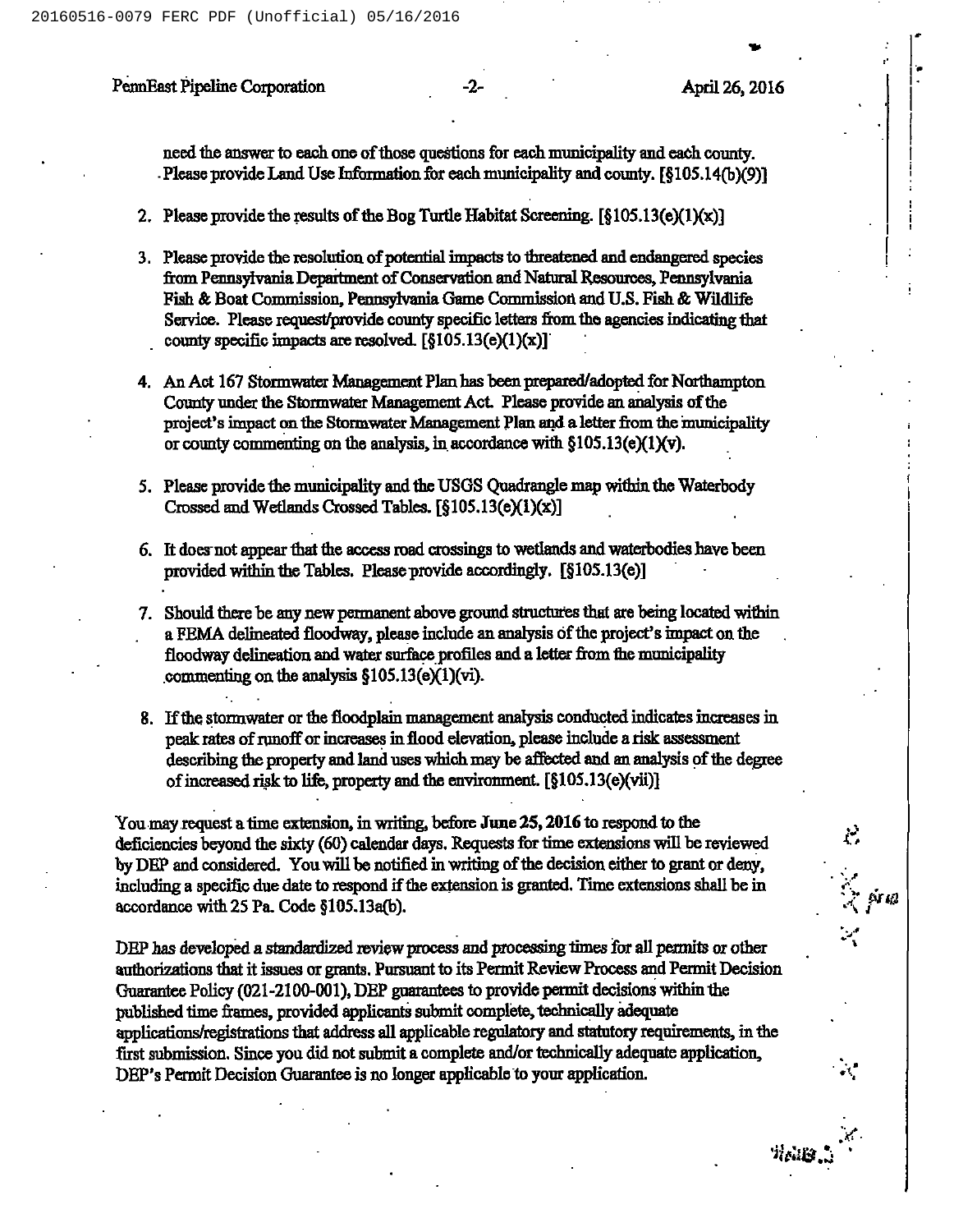PennEast Pipeline Corporation -3- April 26, 2016

As stipulated in 25 Pa. Code  $\S 105.13a$  of DEP's Chapter 105 Rules and Regulation<br>Complete applications) information requested by this office must be received within Complete applications) information requested by this office must be received within (regarding<br>sixty (60) calendar days from the date of this letter, on or before June 25, 2016, or DEP will consider the application/registration to be withdrawn by the applicant and no further action will be taken on. the application/registmtion. Fees are not refunded when an application/registration is considered to be withdrawn.

Ifyou have questions about yom application, please contact Michael.Lucisni, Application Manager, at 570-830-3089, and refer to Application No. E48-435, Authorization No. 1111983.

Sincerely,

Kevin S. White, P.E Environmental Group Waterways & Wetlands Program<br>Wetlands Choup Manager<br>Waterways & Wetlands Program

cc: AECOM<br>Northampton County Conservation District Lebigh Township Moore Township East Allen Township Upper Nazareth Township Lower Nazareth Township. Bethlehem Township, Easton City Lower Saucon Township Williams Township U.S. Army Corps of Engineers, Philadelphia District

PA. Fish & Boat Commission, Division of Environmental Services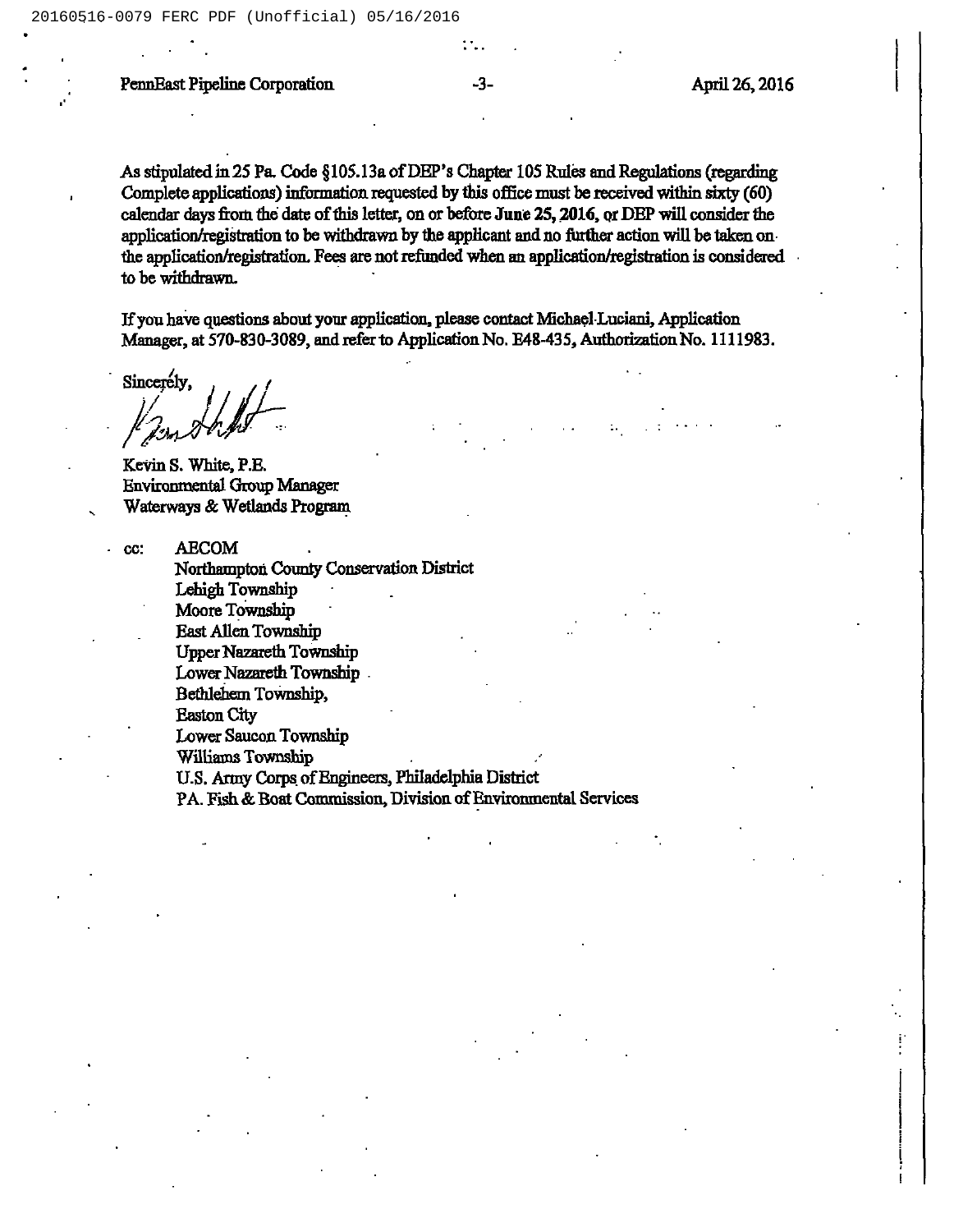

April 26, 2016

PennEast Pipeline Company LLC c/o Mr. Anthony Cox **Project Manager** 1 Meridian Boulevard Suite 2C01 Wyomissing, PA 19610

LOWER SAUCON TOWNSHIP

Incompleteness Review Letter Re: PennEast Pipeline Project DEP Application No. ESG02000160001 Luzerne County, Carbon County, Northampton County & Bucks County

Dear Mr. Cox:

The DEPARTMENT OF ENVIRONMENTAL PROTECTION (DEP) has reviewed the above referenced application and has determined that it is incomplete, The following list specifies the items that must be included in the resubmittal of your application and/or the submission of additional information. The Pennsylvania Erosion and Sediment Pollution Control Program Manual and the Pennsylvania Stormwater Best Management Practices Manual include information that will aid you in responding to some of the items listed below. The items are based on applicable laws and regulations, and the guidance sets forth the DEP's preferred means of satisfying the applicable regulatory requirements.

Please note that pursuant to 25 Pa. Code § 102.6(c), this information must be received within 60 calendar days by June 25, 2016 or DEP may consider the application withdrawn.

|   | Items for Resubmittal or Submission of Additional Information                                                                                                                                                                                                                                              |  |
|---|------------------------------------------------------------------------------------------------------------------------------------------------------------------------------------------------------------------------------------------------------------------------------------------------------------|--|
|   | ROUTINA<br>the following comments are in reference to the Completeness Review for Carbon County<br>Counci<br>Managenservation District portion of the project.                                                                                                                                             |  |
| п | Asst. Mer.<br>Zoning<br><b>E&amp;S Plan</b><br>Finance<br>Soil Characteristics:<br>a)<br>Police                                                                                                                                                                                                            |  |
| п | As submitted, the soil use limitation charts provided do not address all physical soil<br>P. Works<br>limitations. (i.e. pH, Depth to high water table, /bedrock, etc.) All soil use limitations<br>P/C.<br>and corresponding resolutions should be added to the plan drawings.<br>$\Box$ $P$ & R<br>D EAC |  |
|   | Engineer $b)$<br><b>Earth Disturbance Activity:</b><br>Solicitor<br><b>Planner</b>                                                                                                                                                                                                                         |  |
|   | Landfill<br>EMC<br>Northeast Regional Office<br><b>Other</b><br>2 Public Square   Wilkes-Barre, PA 18701-1915   570.826.2511   Fax 570.830.3017   www.dep.pa.gov                                                                                                                                           |  |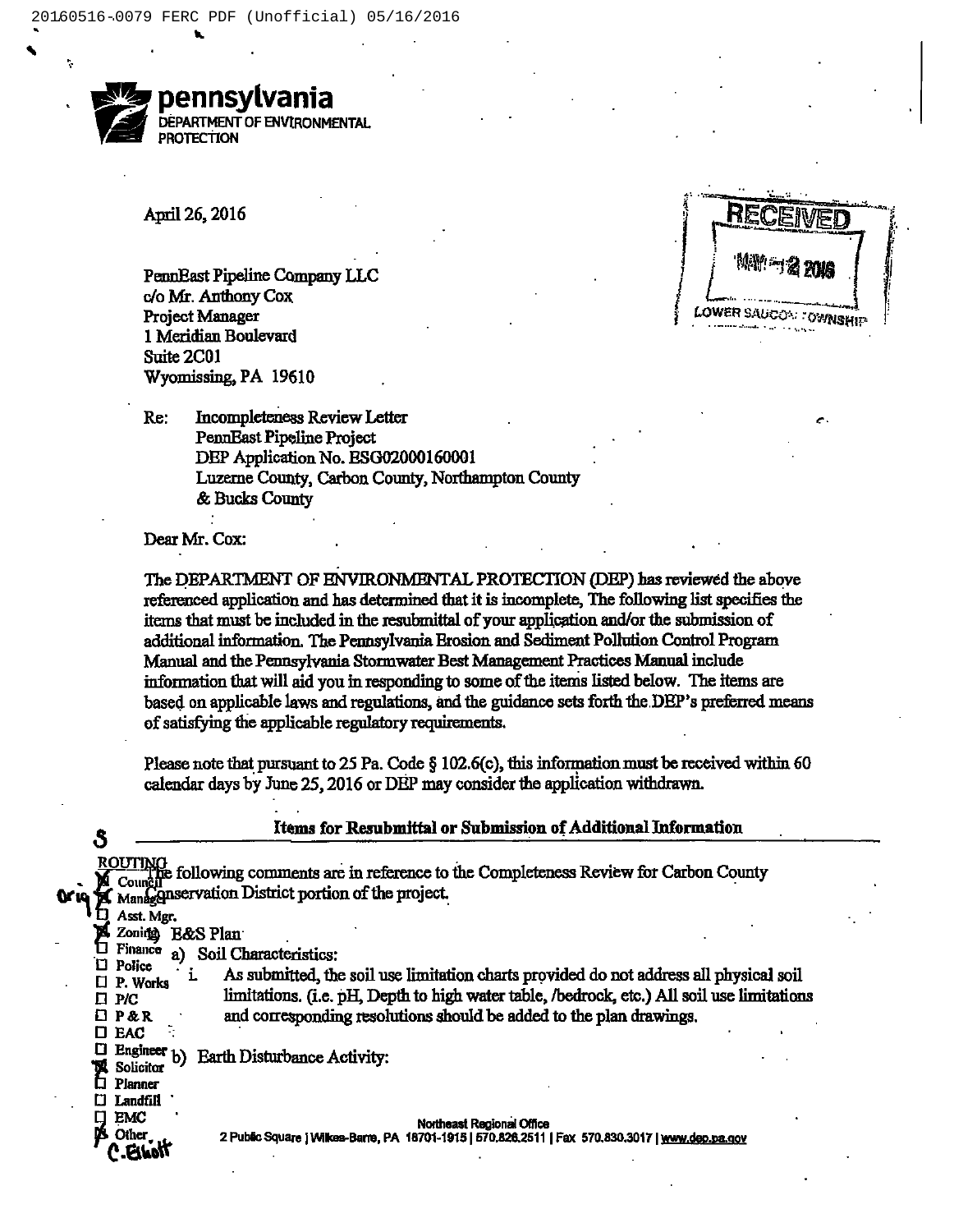### PennEast Pipeline Company LLC 42-<br>
2-<br>
April 26, 2016

Ia<br>I

- i. Past land uses for the main pipeline right-of-way portion of the project are not clearly identified. Only existing and proposed land uses are provided on pages 5 through 12 of the E&S narrative. Please revise.
- c) Project Site Runoff:
	- i. Project proposes the use of temporary roadside swales, pipes, and rock apron outlets. Although typical details for each are pmvided, the design criteria/calculations used to size these best management practices are not provided. Please clarify
- 2) Complete PCSM/SR Plans
	- a) Soil Characteristics:
		- As submitted, the soil use limitation charts provided do not address all physical i. soil limitations. (ie pH, Depth to high water table /bedrock, etc.) All soil use limitations and corresponding resolutions should be added to the PCSM plan drawings.
	- b) Earth Disturbance Activity Characterization:
		- i. Past land uses for the main pipeline right-of-way portion of the project are not clearly provided. Section 10 of the PCSM report covers past land uses for the compressor station sites, but not for the main pipeline. Has an investigation of past land uses been completed for the entire length of the pipeline? Please explain.
	- c) Plan Drawings
		- i. County locations in the title block of several PCSM drawings do not match the corresponding location map on the same page. For example, sheet# 023A-03-01-001 for the Kidder Compressor Station has Luzeme County in the title block but it is actually in Carbon County. Please check all PCSM sheets to verify locations.
		- ii. Location maps on PCSM sheets do not accurately show the location of the proposed compressor/pad sites. Please revise.
	- iii. As per the NOI checklist, the site restoration plan is a part of the PCSM plan. However, as submitted, the site restoration plan (SR plan) is included in the E&S plan
- binder. Since the E/kg and PCSM need to be two'separate plans, it is recommended to. **Contract Contract** either incorporate the SR plan into the PCSM plan or make the SR plan a separate document.

The following comments are in reference to the Completeness Review for Northampton County Conservation District portion of the project.

- 1) General –Notice of Intent
	- a) Fully completed, properly signed and notarized Notice of Intent Form (1 original and 2 copies):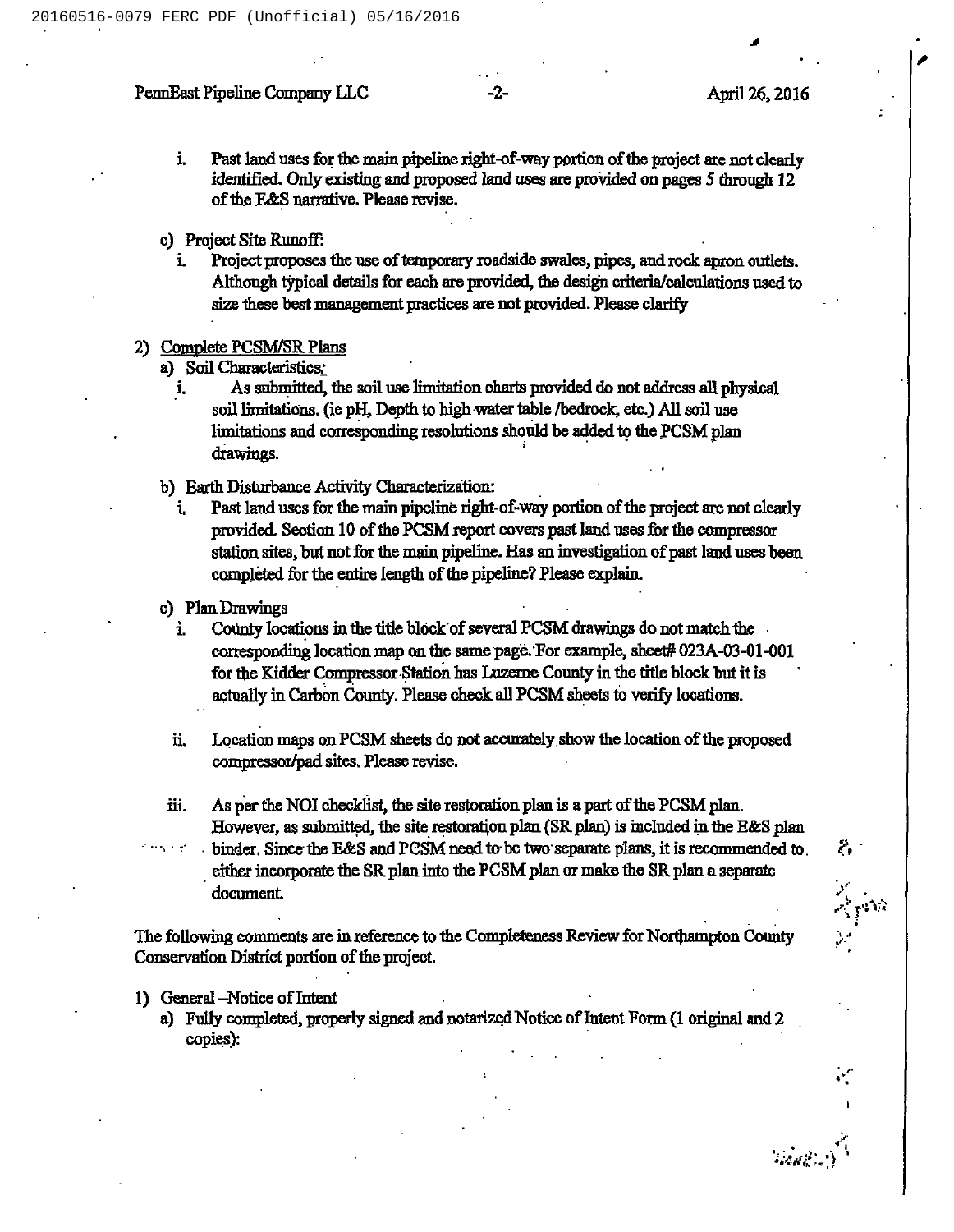# PennEast Pipeline Company LLC -3- April 26, 2016

- i. In accordance with the Notice of Intent (NOI) Administrative Checklist; 1 origins ipeline Company LLC<br>43-<br>April 26,<br>April 26,<br>In accordance with the Notice of Intent (NOI) Administrative Checklist; 1 origins<br>and 2 copies of the NOI application, Erosion & Sedimentation Control Plans, and<br>Read Constructio Post Construction Stormwater Management Plans should be submitted for review.
- ii. Section C. Project Information
	- 1. Section C. 3 Project Description<br>i. The provided reference sho
- i. The provide mwater Mi<br>rmation<br>t Descripti<br>reference<br>: Section 2 should refer to the appzopriate section within the narrative, i.e.: Section 2, Attachment A.
	- 2. Section C.7 Previous Land Use
		- i. Please provide a list of existing  $\&$  previous land uses for the past 5 years.
	- 3. Section C.18
		- i. Indian Creek & the East Branch of the Monocacy Creek are not Chapter 93 Designated watercourses.
- iii. Section D. Erosion and Sediment Control Plan BMPs
	- 1. Section D. 2-D Riparian Buffer Information
		- i. Section should include the buffer waiver request that has been submitted in Narrative Section 2 Attachment D.
- iv. Section E. Site Restoration (SR) Plan BMPs
	- 1. Section E. 2 Riparian Buffer Information
		- i. Section should include the buffer waiver request that has been submitted in Narrative Section 2 Attachment D.
	- 2. Section E. 4 Summary Description of Site Restoration BMPs
		- i. Volume of Stormwater treated and acreage treated are not provided for the proposed BMPs, Le.:UGI LEKTCO Metering'Station and Hellertown Launcher Site.
- v. Section F. Post Construction Stormwater Management (PCSM) Plan BMPs 1. Section F.1 Post Construction Stormwater Management Plan Information
	- i. The Act 167 plan Verification Reports are not sealed by a licensed
	- professional and do not appear to include all of the required items per the NOI instructions.
	- 2. Section F.3 Summary Table for Supporting Calculations
		- i. Supporting information is not provided for volume of Stormwater runoff with planned Stormwater BMPs; i.e. UGI LEH/TCO & Hellertown Launcher Sites.
	- 3. Section F.5 Offsite Discharge Analysis
		- i. An Offsite Discharge Analysis should be provided for each discharge location.
	- vi. (6) Section G Antidegzadation Analysis
		- 1. Section G. Part 1 Nondischarge Alternatives Evaluation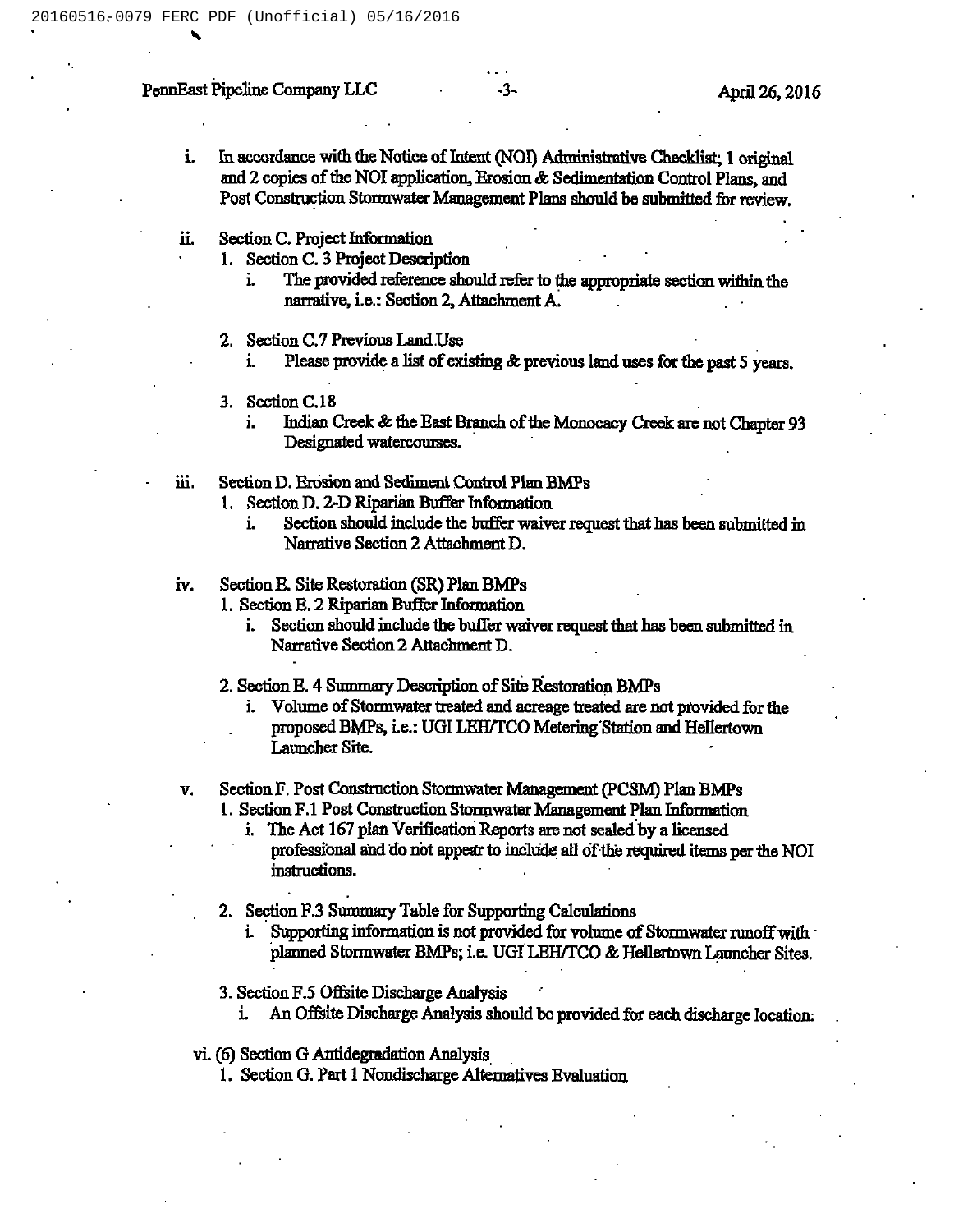### PennEast Pipeline Company LLC 4- April 26, 2016

i. The sections referenced (Section 8 for E&S Plan & Section 2(h) for PCSM/Site  $\sim$  Restoration Plan) in the NOI did not provide an explanation of why nondischarge BMPs are not utilized.

2) Complete Erosion and Sediment Control Plans

- a) In accordance with the Notice of Intent (NOI) Administrative Checklist; 1 original and 2 copies of the NOI application, Erosion & Sedimentation Control Plans, and Post Construction Stormwater Management Plans should be submitted for review.
- b) NOI Checklist #2<br>i. 2.c Earth Dist
	- 2.c Earth Disturbance Activity
		- 1. Past Land Uses not found where specified in checklist.
	- ii. 2.g BMP Installation Sequence Narrative 1. Sequence consistent with the drawings not provided in the narrative.
- iii. 2. h Supporting Calculations and Measurements. 1. Supporting calculations for all proposed BMPs not provided.
- iv. 2.j Maintenance Program 1. A maintenance Program for E&S could not be located in the narrative location provided.
- v. 2.n E&S Plan and PCSM/SR Plan Consistency 1. Please provide restoration (SR) plan for PCSM consistency.

#### 3) Municipal Notifications

- a) NOI Checklist #4
	- i) 4.a Proof of Receipt of municipal notifications,
		- 1. Lehigh Valley Planning Commission notificsfion letter was not sent/no pmof or receipt of it being sent.

# 4) Pennsylvania Natural Heritage Program(PNH)<br>a) NOI Checklist #5

- 1. PNHP Disturbed search area is inconsistent with the NOI.
- 5) Complete PCSM/SR Plans
	- a) In accordance with the Notice of Intent (NOI) Administrative Checklist; 1 original and 2 copies of the NOI application, Erosion & Sedimentation Control Plans, and Post Construction Stormwater Management Plans should be submitted for review.
	- b) NOI Checklist #6
		- i. 6.aTopographical Peatures
- 1. U<mark>GI LEH/TC</mark>O er Manage<br>'eatures<br>Metering Station PCSM/SR drawings not provided.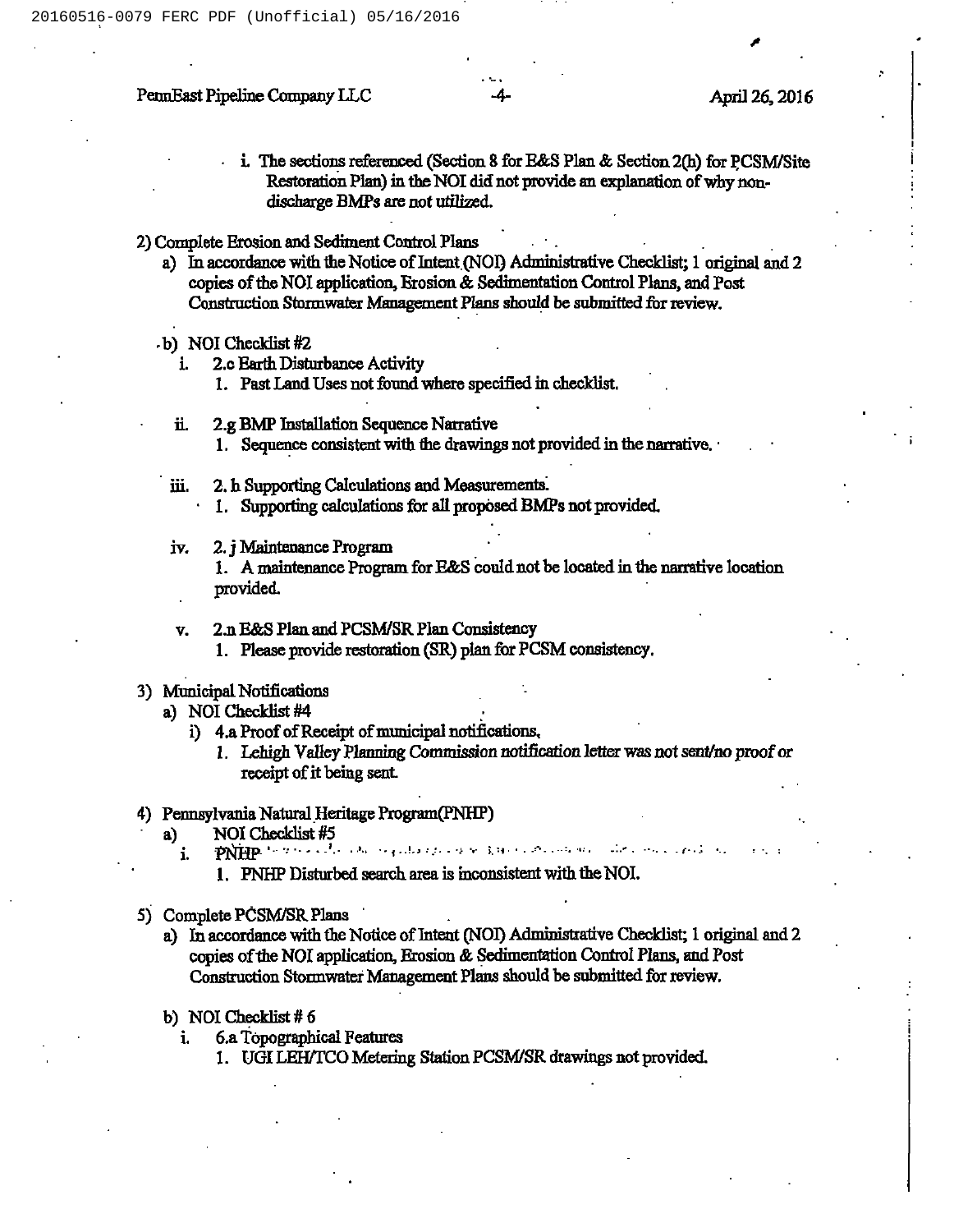# PennEast Pipeline Company LLC -5- April 26, 2016

- ii. 6.e Surface Water Classification
	- 1. Surface Water Classification could not be found in the location ymvided.
- iii. 6.fBMP Description Narrative
- 1. It appears that Alternative BMPs are being proposed, i.e.: vegetated compost filter sock infiltration berms; please refer to ESPC Manual Chapter 12 for alternative<br>design.<br>Plan Drawings<br>Checklist should not reference E&S drawings for PCSM/SR oposed,<br>Manual design.
- iv. 6.iPlan Drawings
	- 1. Checklist should not reference E&S drawings for PCSM/SR
	- 2. UGI LEH/TCO Metering Station PCSM/SR drawings not provided.
- 6)PCSM Plan Stormwater Analysis
	- a) NOI Checklist #7<br>i. Clarification is req
		- i. Clarification is requested on the response of No to the question Do the regulated activities require site restoration or reclamation; it appears restoration is proposed.
		- $ii.$  7.f Antidegradation Requirements
			- 1. Anitidegradation Requirements not found in location provided.

The following comments are in reference to the Completeness Review for Luzerne County Conservation District portion of the project.

- 1) Please provide 2 copies of the NOI.
- 2) Supporting calculations and measurements  $\S102.4$  (b)(5)(viii) a) Please provide calculations for level spreaders, rip rap aprons and channels.
- 3) Supporting calculations \$102.8(f)(8)
- 4) No calculations have been provided in the PCSM report to justify the reduction of the increase in the 2-year 24hour storm event for infiltration BMPs. These calculations should be in the PCSM repoxt which correlate the proposed infiltration /reuse rate for the BMP's to the infiltration / reuse rates of the receiving soils on the project site. Please provide.
- 5) Supporting calculations  $$102.8(g)(1)$ 
	- a. The information data does not include the actual logs/test pit data that typically provides the test elevations, the depths to limiting zones such as bed mck, mottling and other indicators of seasonal high water tables. Please provide.

The following comments sxe in reference to the Completeness Review for Bucks County Conservation District:

1) Complete Erosion and Sediment Control Plans a) NOI Checklist #2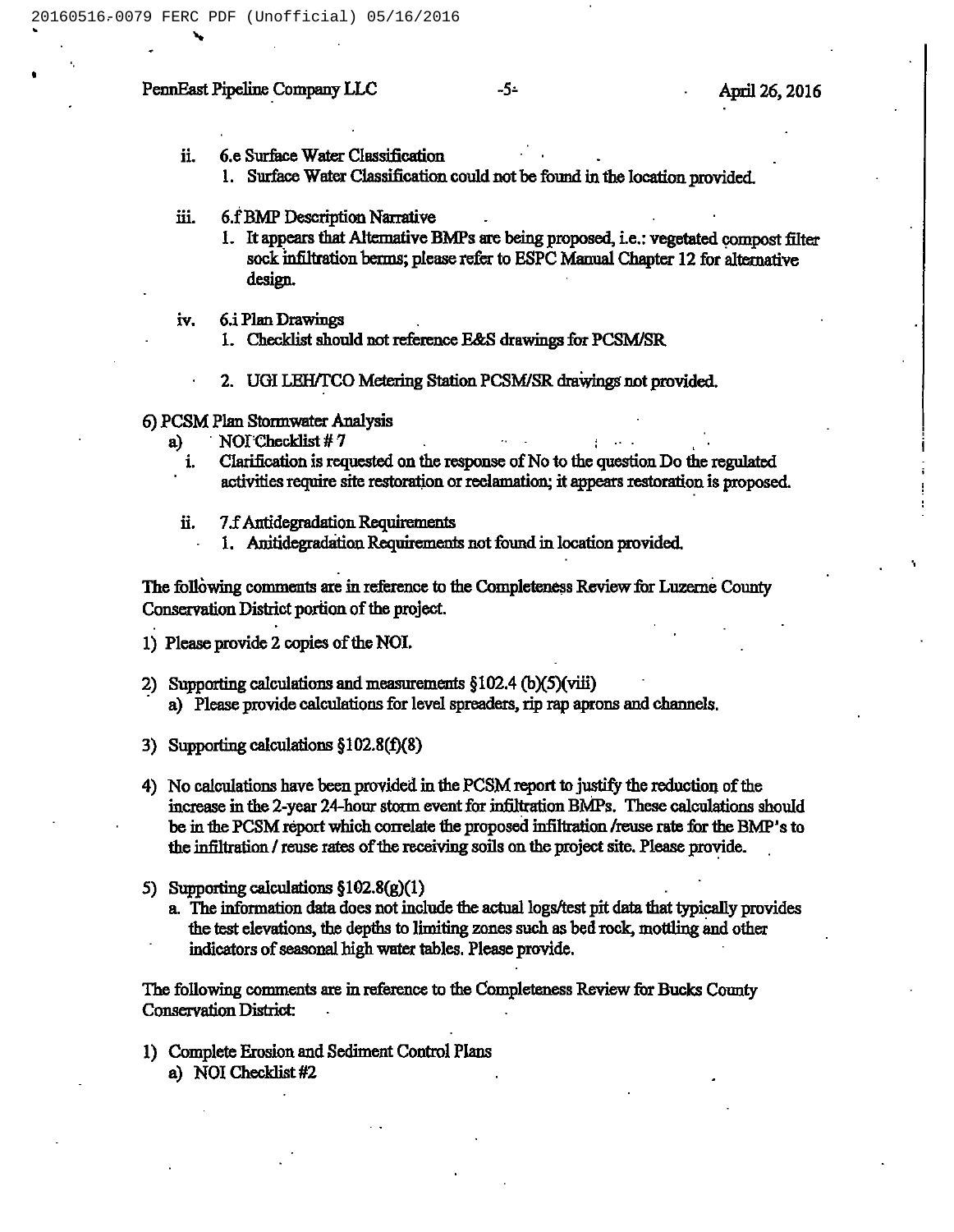#### PennEast Pipeline Company LLC  $-6-$  April 26, 2016

- i. 2b. Soil Characteristics: Sheets 000-03-01-001 thmugh 000-03-01-156are not all included in this submission. Page numbers on plan sets are required for submission.
- ü. 2c.Earth Distrbance Activity: The past land uses are not present in ESCGP-2 Section 3: pages 5-12
- 2d. Project Site Runoff: The volume and rate of runoff from the project site are not ш. present in ESCGP-2 Section 3:page 16
- iv. 2e. Surface Water Classification: Sheets 000-03-01-001 through 000-03-01-156 are not all included in this submission. Page numbers on plan sets are required for submission.
- 2g. BMP installation Sequence Narradve: Page numbers on plan sets are required for v. submission.
- vi. 2i. Plan Drawings: Page numbers on plan sets are required for submission. 000-01- $01-001$  through  $000-03-10-001$  does not make sense.
- vii. 2j. Maintenance Programs: Page numbers on plan sets are required for submission.
- viii. 2o. Riparian Forest Buffers: Page mnnbers on plan sets are required for submission.

### 2) Complete PCSM/SR Plans

- a) NOI Checklist No. 6
	- i. 6b. Soil Characteristics: ESCGP-2 Section 10, PCSM report Section 2.1.1 is not present m submission.
	- i. 6c. Earth Disturbance Activity Characterization: Past land uses are not present in ESCGP-2 section 9; page 3. ESCGP-2 Section 10, PCSM report Section 2.1.1 is not present in submission.
- 6d. Net Change in Volume and Rate of Runoff: ESCGP-2 Section 10, PCSM report Section 2.1.1 is not present in submission <u>ії.</u> Section 2.1.1 is not present in submission.
- iv. 6e. Surface Water Classification: ESCGP-2 Section 10, PCSM report Section 2.1.1 is not present in submission.
- v. 6f. BMP description Narrative: ESCGP-2 Section 10, PCSM report Section 2.1.1 is not present in submission.
- 6g. BMP installation sequence narrative: ESCGP-2 Section 10, PCSM report Section vi. 2.1.1 is not present in submission.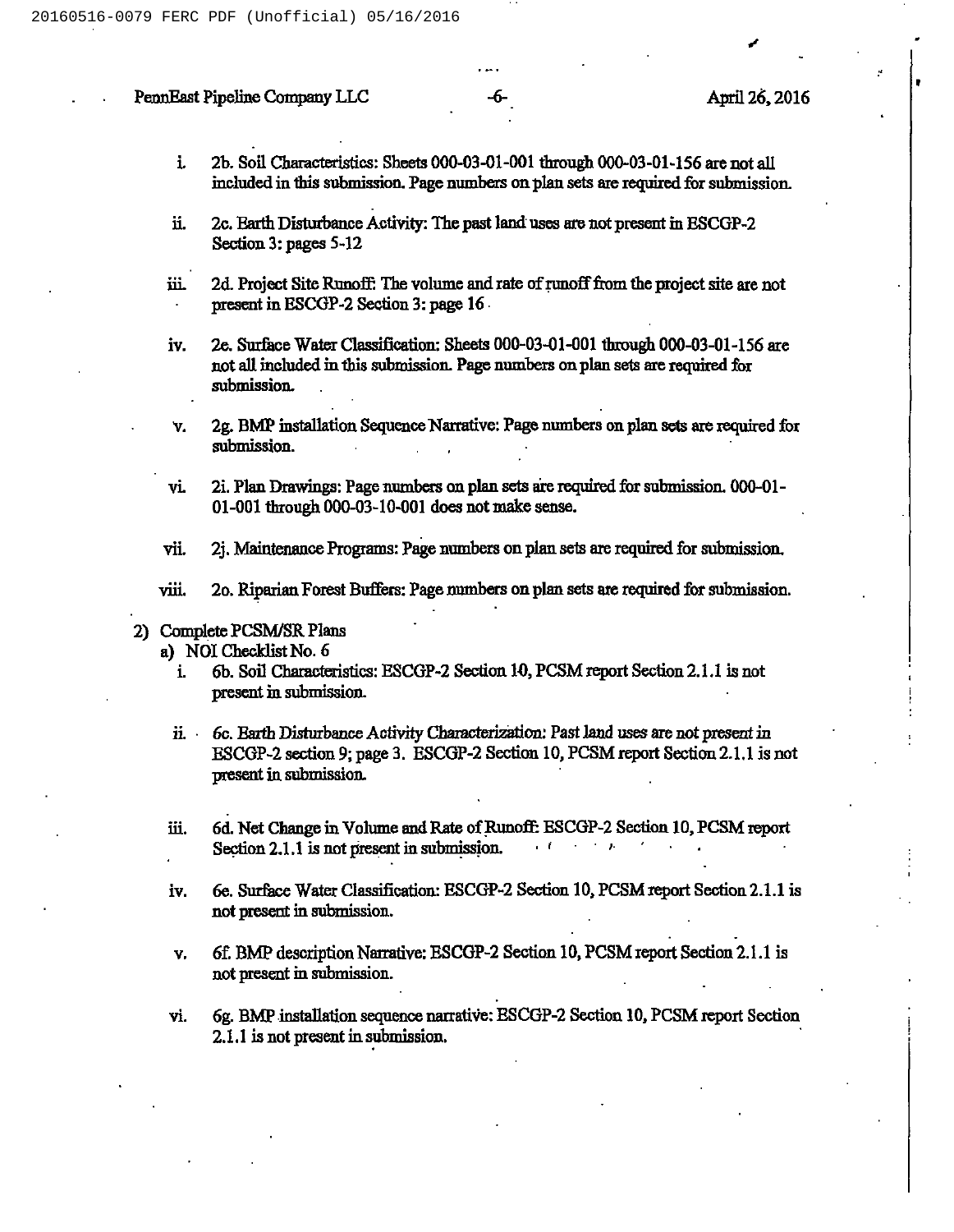# PennBast Pipeline Company LLC -7- -7- April 26, 2016

vii. 6h. Supporting Calculations: ESCGP-2 Section 10, PCSM report Section 2.1.1 is not present in submission. report:<br>present

I

- viii. 6i. Plan Drawings: ESCGP-2 Section 10 drawings are not in submissio<del>.</del>
- ix. 6j.Long Term Operation and Maintenance Schedule: BSCGP-2 Section 10, PCSM report Section 2.1.1 is not present in submission.

### 3) PCSM Plan Stormwater Analysis

a) NOI Checklist No. 6

- i. 7a. Site Characterization and Assessment: ESCGP-2 Section 10, PCSM report Section 2.1.1, 3.1, and 3.2 are not present in submission.
- ii. 7b. Volume Reduction and water Quality Requirements: ESCGP-2 Section 10, PCSM report Section 2.1.1, 3 and 4 are not present in submission.
- iii. 7c. Rate Requirements: BSCGP-2 Section 10, PCSM report Section 2.1.1, 3 and 4 are not present in submission.
- iv. 7d. Calculation Methodologies: ESCGP-2 Section 10, PCSM report Section 2.1.1 is not present m submission.
- v. 7e. Construction Techniques: HSCGP-2 Section 10,PCSM report Section 2.1.2is not present in submission.
- vi. 7f. Anti-degradation Requirements: ESCGP-2 Section 10, PCSM report Section 2.1.2 is not present in submission.

**General Comments:** 

- l. All plan drawings require plan numbers that match up to each other in the submitted set.
- 2. The submitted checklist should only be referencing plans and narratives that are shown in Bucks County. All plans and narratives referenced on the checklist must be submitted with the application.

You may request a time extension, in writing, before June 25, 2016 to respond to the deficiencies beyond the sixty (60) calendar days. Requests for time extension will be reviewed by DEP and considered. You will be notified in writing of the decision either to grant or deny, including the specific due date to respond if the extension is granted. Time extensions shall be in accordance with 2S Pa. Code \$ 102.6(c).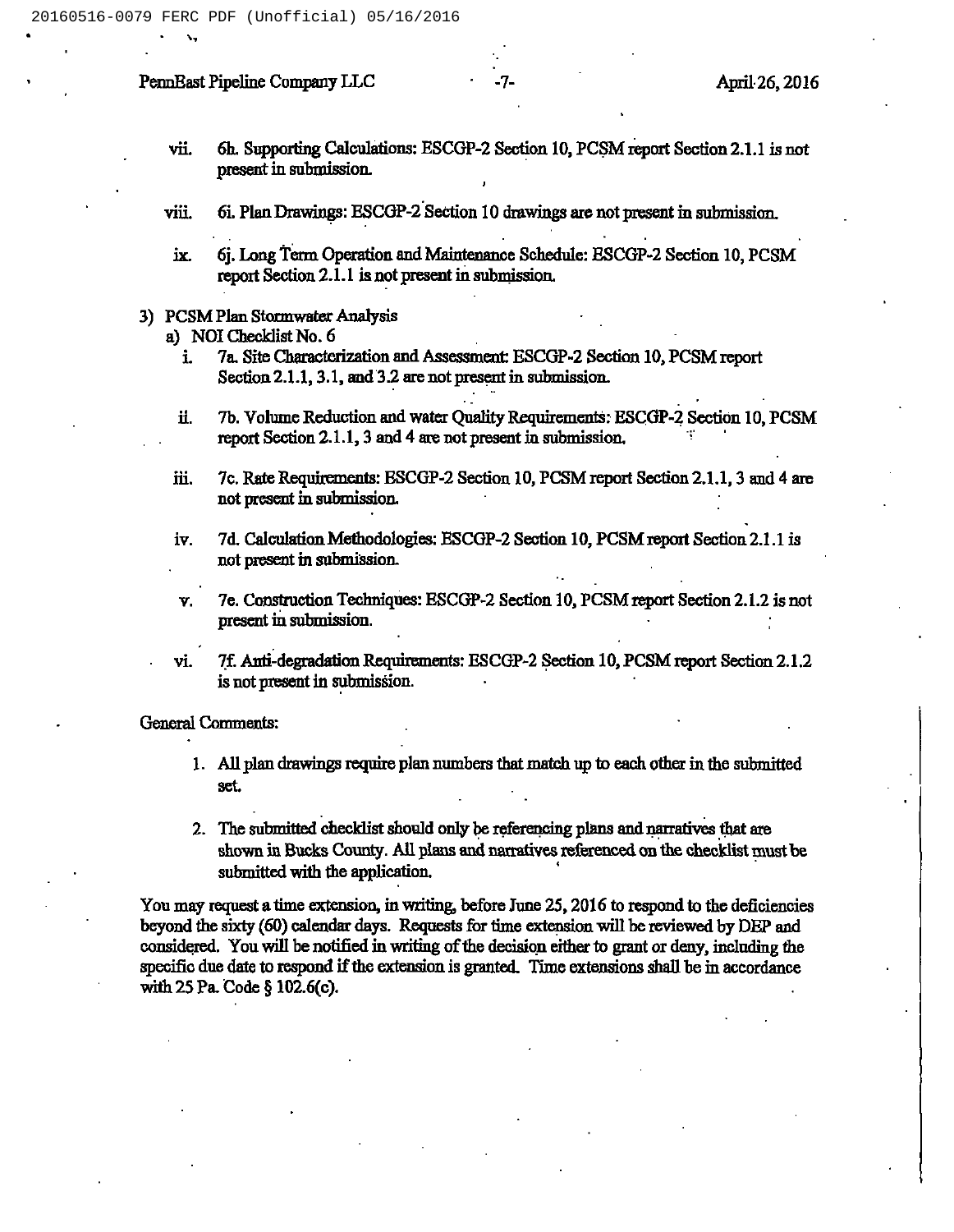# PennEast Pipeline Company LLC -8- April 26, 2016

As stipulated in 25 Pa. Code  $\S$  102.6(c) of DEP's Chapter 102 rules and regulations (regarding complete applications) information requested by this office must be received within sixty (60) calendar days from the date of this letter, on or before June 25, 2016, or DEP will consider the application to be withdrawn by the applicant and no further action will be taken on the application. Fees are not refunded when an application is considered to be withdrawn.

Ifyou have questions about your application, please contact Michael Luciani, Application Manager, at 570-830-3089 and refer to ESG02000160001.

Sincerely,

Panela R. Dobbins

Pamela R. Dobbins, PZ. Environmental Group Manager Waterways & Wetlands Program

cc: ABCOM

Luzeme County Conservation District Carbon County Conservation District<br>Northampton County Conservation District Bucks County Conservation District Dallas Township Kingston Township West Wyoming Borough Wyoming Borough Jenkins Township Plains Township La6in Borough City of Easton Williams Township Riegelsville Bomugh

Bear Creek Township Kidder Township Penn Forest Township Towamensing Township Lower Towamensing Township Moore Township Lehigh Township Bast Allen Township 'pper Nazareth Township Lower Nazareth Township Bethlehem Township Lower Saucon Township Durham Township